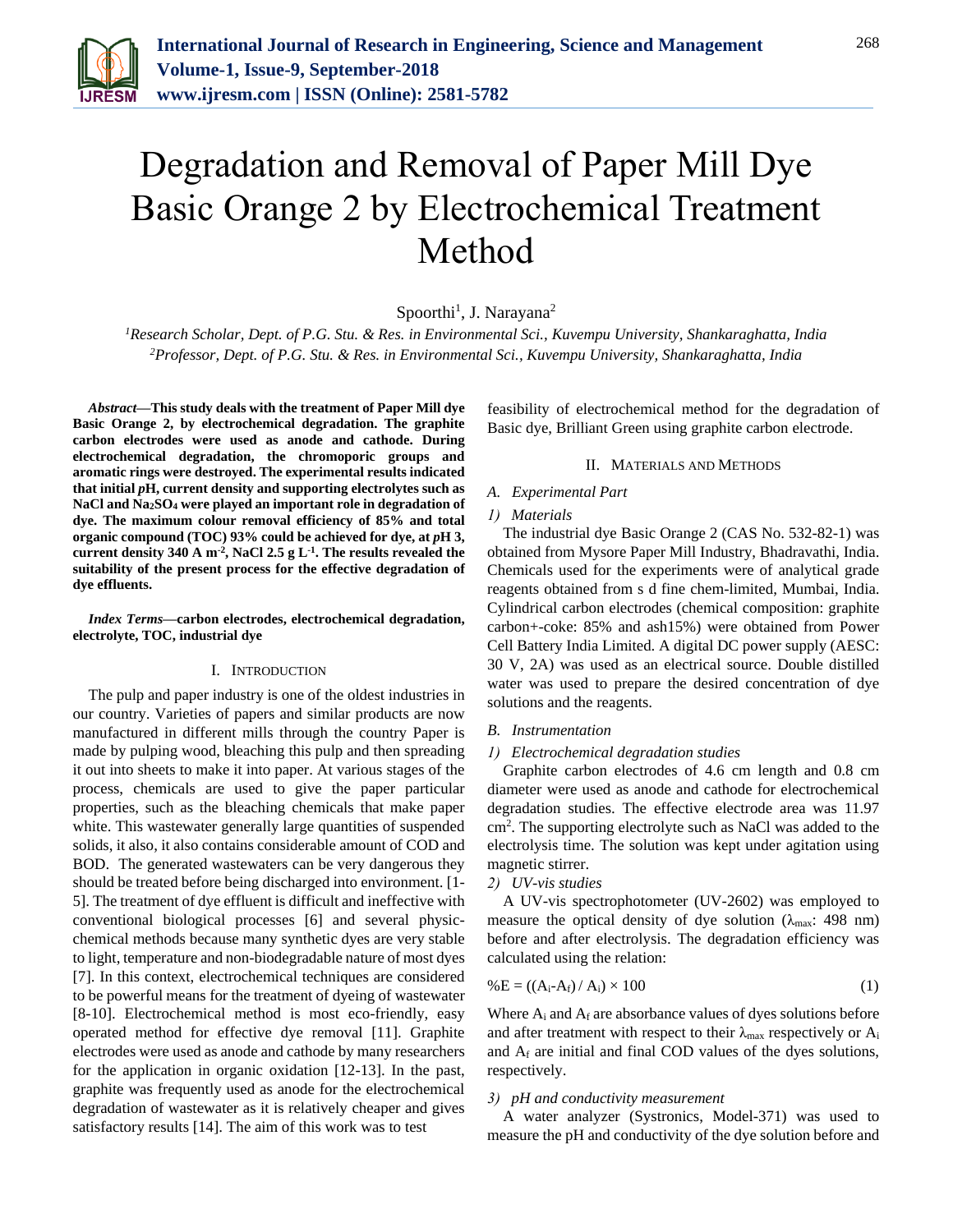

after electrolysis under different electrolysis conditions.

## III. RESULTS AND DISCUSSION

# *A. Influence of Electrolysis Conditions on Dye Degradation*

# *1) Effect of initial pH*

A significant difference in the extent of degradation was noted when the concentration of NaCl was at 3  $g L^{-1}$ . The initial  $pH$  of the solution (3-11) was adjusted using 1M  $H<sub>2</sub>SO<sub>4</sub>$  or NaOH [15]. The electrolysis was carried out at the current density of  $85 \text{ A m}^2$  for 60 min with a dye concentration of  $50$ mg L-1 at room temperature. From the absorption spectral studies it was confirmed that, the larger dye molecules were degraded into simple substituted aromatic compounds. However, the hypochlorite can lead to partial mineralization of dyes [16] and degradation efficiency of Basic Orange 2 was found 75% in acidic *p*H 3 and at initial *p*H 11 the degradation efficiency was found to be 56% (Fig. 1). It indicated that the degradation of dye in acidic solution is higher than that of in the basic media. Therefore the optimum *p*H 3 was maintained in subsequent experiments.



Fig. 1. Absorption spectra for Basic Orange 2dye solution before after electrolysis at different *p*H Electrolysis condition: concentration of dye solution: 50ppm (w/v), pH: 3, NaCl:  $3 \text{ g L}^{-1}$ , current density:  $85 \text{ A m}^{-2}$  Inset plots: effect of *p*H on colour removal of dye solution.

# *2) Effect of supporting electrolytes*

From Fig. 2, it can be observed that, the addition of NaCl to the dye solution during electrolysis increases the decolourisation efficiency of Basic Orange 2. From this observation it was concluded that the introduction of NaCl as an electrolyte can enhance the degradation efficiency and shortens electrolysis time, which may be attributed to the reaction between the electro generated chlorine and dye molecule. The possible mechanism of electrochemical degradation is given bellow,

Anode reaction:  $2CI^{-} \rightarrow Cl_{2} + 2e^{-}$  (2)

Cathode reaction:  $2H_2O + 2e^- \rightarrow H_2 + 2OH^-$ (3)

Bulk solution reaction:  $Cl_2 + H_2O \rightarrow HOCl + HCl$  (4)

$$
HOCI \to H^+ + OCI^-
$$
 (5)



Fig. 2. Absorption spectra for Basic Orange 2 dye solution before and after electrolysis for different concentration of NaCl. Electrolysis condition: concentration of dye solution: 50 ppm (w/v),  $pH: 3$ , current density 85 A m<sup>-2</sup>, time: 60 min. Inset plot effect of NaCl concentration on colour removal of dye solution.

The above mechanism was classified as indirect electrooxidation of pollutant. Increase in the concentration of NaCl up to  $2.5g$   $L^{-1}$  accelerated the decolouration rate, enabling degradation of dye to the extent of 58% decolourisation efficiency of Basic Orange 2 (Fig. 2).

Further increase in NaCl concentration  $(> 0.5g/L)$  there was a slight improvement in decolourisation efficiency, and therefore the optimal concentration of NaCl in successive degradation studied was fixed at  $2.5g$  L<sup>-1</sup>. Moreover, the increased optimal concentration of NaCl results in a decrease in operating voltage at the given current density  $85 \text{ A m}^2$  (Fig. 3) [16].



Fig. 3. Influence of supporting electrolytes concentration on applied voltage during electrolysis dye solution. Electrolysis condition: concentration of dye solution: 50 ppm (w/v),  $pH: 3$ , current density 85 A m<sup>-2</sup>

Demonstrates the effect of Na<sub>2</sub>SO<sub>4</sub> on the degradation of dyes. The decolurisation efficiency was found to be lower than that of NaCl (Fig. 4). The higher decolurisation efficiency in presence of NaCl is attributed to the generation of more powerfull to oxidizing agents such as Cl<sub>2</sub>, HOCl, and OCl<sup>-</sup>. The decolourisation on presence of  $Na<sub>2</sub>SO<sub>4</sub>$  is attributed to the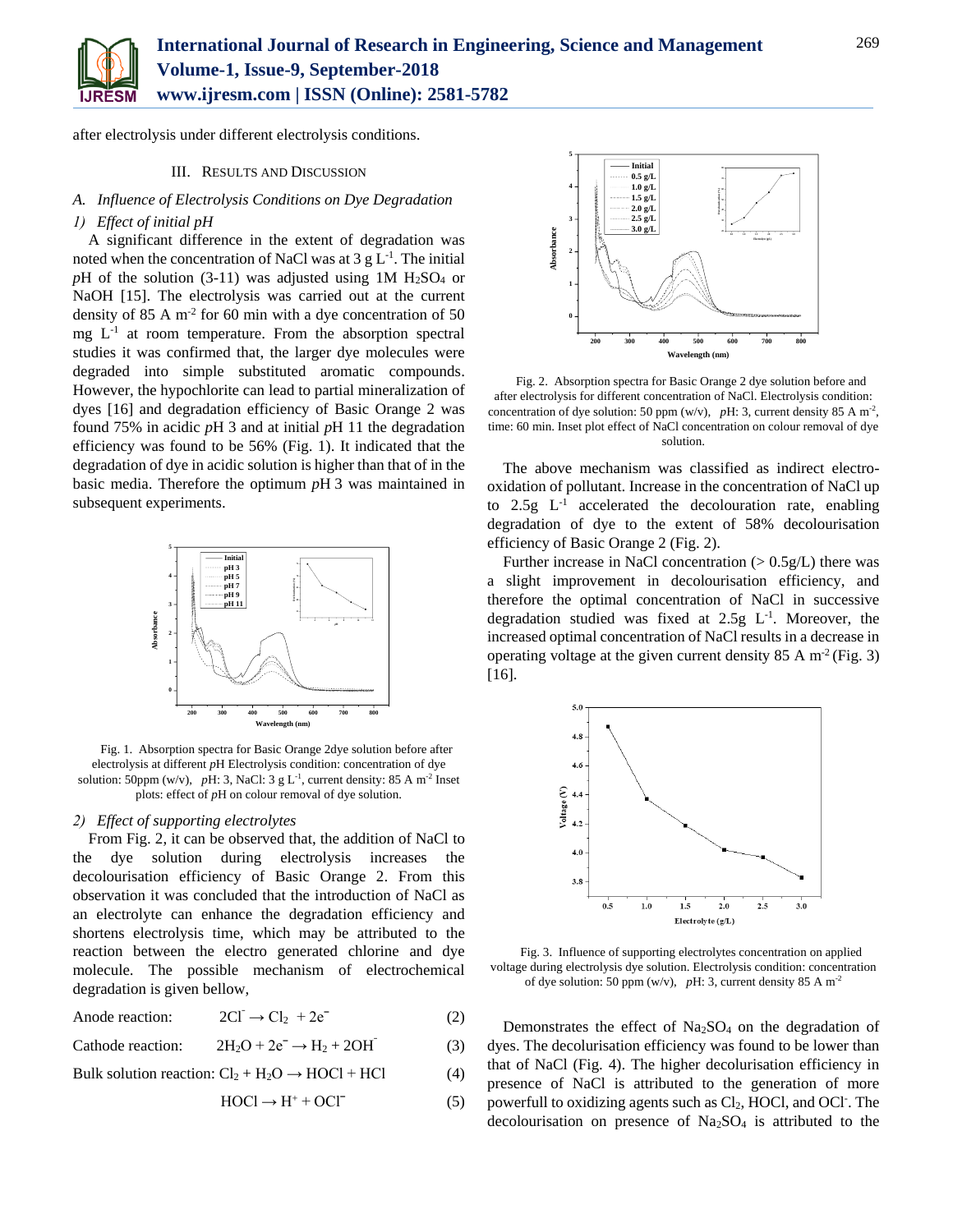

generation of persulphate ions that can oxidize organic dyes [16].



Fig. 4. Absorption spectra for Basic Orange 2 dye solution before and after electrolysis for different concentration of Na<sub>2</sub>SO<sub>4</sub>. Electrolysis condition: concentration of dye solution: 50 ppm (w/v),  $pH: 3$ , current density 85 A m<sup>-2</sup>, time: 60 min.

#### *3) Effect of current density*

Current density is a very important variable in electrochemical process. Different current densities (85, 170, 255, 340 and 425 A  $m^{-2}$ ) were applied to the cell to investigate the influence of current density on the electrochemical decolouration of Basic Orange 2 keeping NaCl concentration at 2.5g  $L^{-1}$ , dye concentration at 50 ppm (w/v), pH 3. It can be found that decolouration and efficiencies increased (Fig. 5) with increasing the applied current density [17]. This is because of the increased oxidant such as: chlorine/hypochlorite, hydroxyl radicals at higher current densities. Up to a current of 340 A m-2 , the decolouration efficiency of both the dyes was increased almost linearly.



Fig. 5. Effect of current densities on decolourisation and Colour removal efficiencies of dye Basic Orange 2. Electrolysis condition: concentration of the dye solution: 50 ppm (w/v),  $pH: 3$ , NaCl: 2.5 g L<sup>-1</sup>.

At higher densities  $( >340 \text{ A m}^2)$  the decolouration efficiency was attained almost constant. Also the energy consumption was found to be more at higher current densities with a subsequent stripping of electrodes [18].

# *B. Analysis of COD & TOC*

In the present study it can be seen that the degradation of Basic Orange 2 from their aqueous solutions may proceed by indirect

| <b>TABLEI</b><br><b>ENERGY CONSUMPTION</b> |                                |                            |                                       |
|--------------------------------------------|--------------------------------|----------------------------|---------------------------------------|
|                                            |                                |                            |                                       |
| 0.1<br>0.2<br>0.3<br>0.4<br>0.5            | 85<br>170<br>255<br>340<br>425 | 60<br>50<br>45<br>40<br>40 | 2.56<br>4.36<br>6.23<br>7.72<br>10.26 |

electrochemical oxidation rather than direct electrochemical process. The maximum TOC of 93% could be achieved for the dyes at  $2.5 \text{ g L}^{-1}$  of NaCl concentration, current density 340 A m<sup>-2</sup> at pH 3 for Basic Orange 2, respectively. The electrolysis was carried out at a current density of 340 A m<sup>-2</sup>. At this current density,  $Cl<sub>2</sub>$  generated in the solution drives the oxidation process. The Cl<sup>2</sup> species is a powerful oxidizing agent capable of oxidizing the dyestuffs. In the absence of chloride containing electrolytes, the TOC removal and dye degradation efficiency was very low. The percent removal of TOC found to be increased with increase in the concentration of NaCl. This confirmed that the electro generated chlorine/hypochlorite will play an important role in the electrochemical degradation process of the dyestuffs.

#### *C. Electric Energy Consumption*

The major operating cost is associated with the electrical energy consumption during electrochemical degradation process. As per the results the minimum electrical energy consumption was 7.72 k W h m<sup>-3</sup> for dye at 340 A m<sup>-2</sup>current density. At higher current densities, the energy consumption was found to be increased, which may be attributed to the increased hydrogen and oxygen evolution reactions.

## IV. CONCLUSION

In the present study the decolourisation of the pulp and paper mill dyes selected for the study namely, Basic Orange 2 was treated to find out the electrochemical decolourisation methods. In this method the experimental results were obtained, nearly 100% decolourisation of dyes with less time consuming and low power consumption. In the optimal operational electrolytic conditions current density 340 A  $\mathrm{m}^2$ , NaCl concentration 2.5 g L<sup>-1</sup>, *p*H 3 for Basic Orange 2 influences the degradation of dyeing intermediates.

## ACKNOWLEDGEMENT

The Authors are grateful to UGC, New Delhi for the financial support extended. Also grateful to Kuvempu University, Power Cell Battery India Limited, Mysore Paper Mill Industry, Bhadravathi, India for their support to carry out this work.

#### **REFERENCES**

[1] S. Mahesh,S., I. D. Prasad, Mall and I. M. Mishra, "Electrochemical Degradation of Pulp and Paper Mill Wastewater. Part 1. COD and Color Removal," *Ind. Eng. Chem. Res.,* 2006, *45*: 2830-2839.